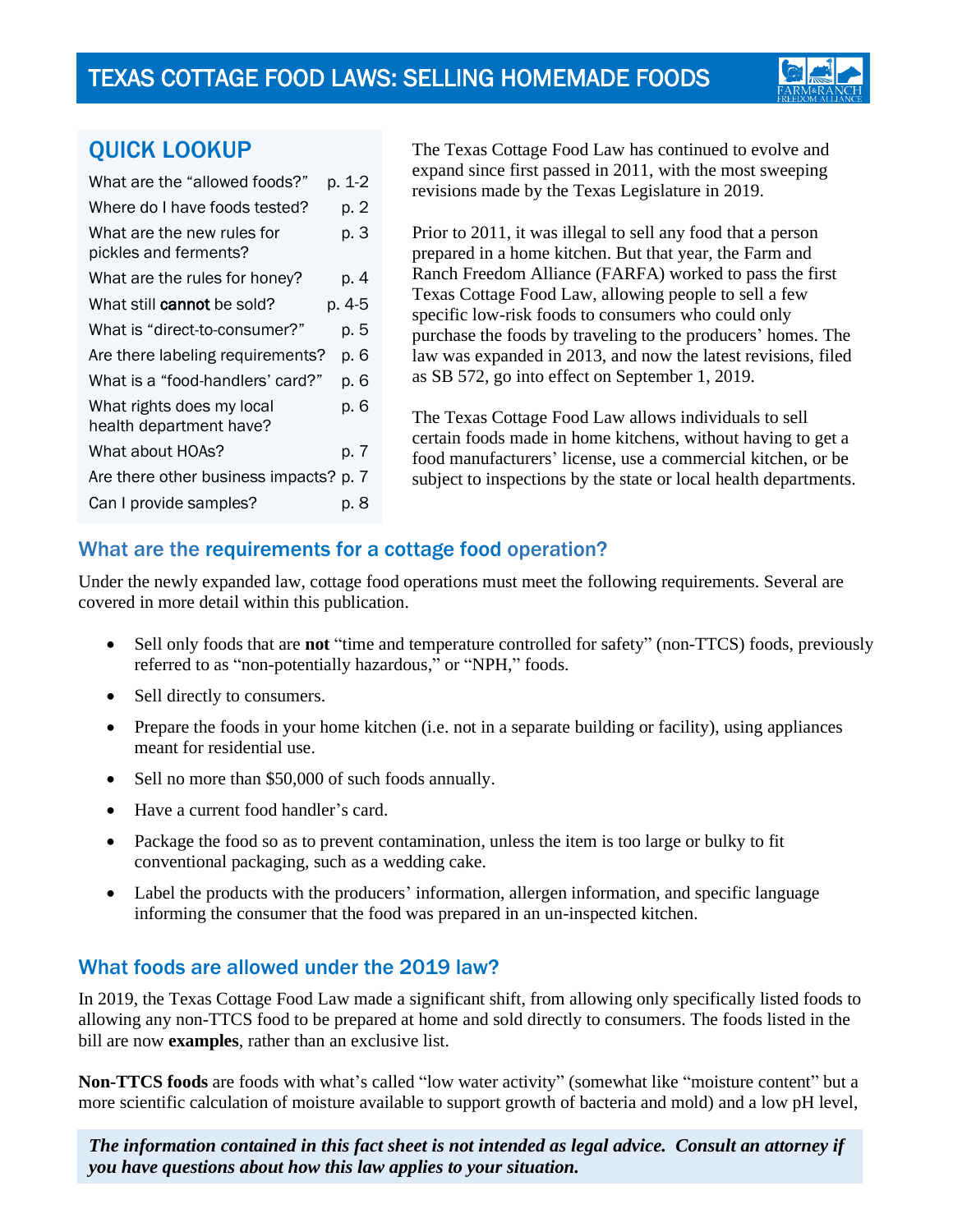which also inhibits the growth of dangerous micro-organisms. Basically, non-TTCS foods are those that you would not normally keep in the refrigerator. But not **all** shelf-stable foods are non-potentially hazardous, as discussed in the next section (*see page 3*).

#### *The new law lists these as allowed foods:*

- Baked goods that do not require refrigeration, such as cakes, cookies, breads, and pastries *(see further explanation in sidebar).*
- Candy (including chocolate, chocolate-dipped pretzels, etc.).
- Coated and uncoated nuts.
- Unroasted nut butters.
- Fruit butters *(see further explanation in sidebar).*
- Canned jams and jellies.
- Fruit pies.
- Dehydrated fruits and vegetables, including dried beans.
- Popcorn and popcorn snacks.
- Cereal, including granola.
- Dry mixes.
- Vinegar.
- Mustard.
- Roasted coffee or dry tea.
- Dried herbs or herb mixes.
- Pickled fruits and vegetables, subject to some additional requirements.
- Acidified, plant-based canned foods, subject to some additional requirements.
- Fermented vegetables, subject to some additional requirements.
- Frozen raw and uncut fruits and vegetables, subject to some additional requirements.
- **Any other non-Time and Temperature Controlled for Safety (non-TTCS) food.**

# Do cottage foods need to be tested before sold?

# MORE INFORMATION

**BAKED GOODS:** While many baked goods are clearly non-TTCS, sometimes it depends on the precise recipe used, such as cream cheese frostings. Kelley Masters, a home baker and one of the lead activists who helped pass the cottage food law in Texas, has published a PDF ebook with recipes she has had tested to determine if they are TTCS or not. Visit [TexasCottageFoodLaw.com](http://www.texascottagefoodlaw.com/) for more information.

**FRUIT BUTTERS**: You will need to determine if your fruit butter is high-acid, low acid, or acidifed:

- High acid fruit butters **may** be sold by cottage food producers without additional requirements. These include apple, apricot, grape, peach, plum, quince, and prune butters.
- Low-acid fruit butters **may not** be sold by cottage food producers. This would include pumpkin, banana, and pear butters.
- Acidified fruit butters **may** be sold by cottage food producers **if**  the final equilibrium pH is 4.6 or lower. *(See the section on acidified canned goods for more information, page 3.)*

Most cottage food products do **not** need to be tested, nor do the recipes need to be approved by any health authority. Testing is only required if (1) it is unclear if it truly is a non-TTCS food, or (2) for pickled, acidified canned, or fermented foods (discussed in next section). If you are faced with either situation, there are several labs in Texas that can perform the testing. The Texas Department of State Health Services (DSHS) keeps a list online at [https://dshs.texas.gov/foodestablishments/cottagefood/default.aspx.](https://dshs.texas.gov/foodestablishments/cottagefood/default.aspx)

- A&B Labs, Houston, ablabs.com
- Analytical Food Labs, Inc., Grand Prairie, afltexas.com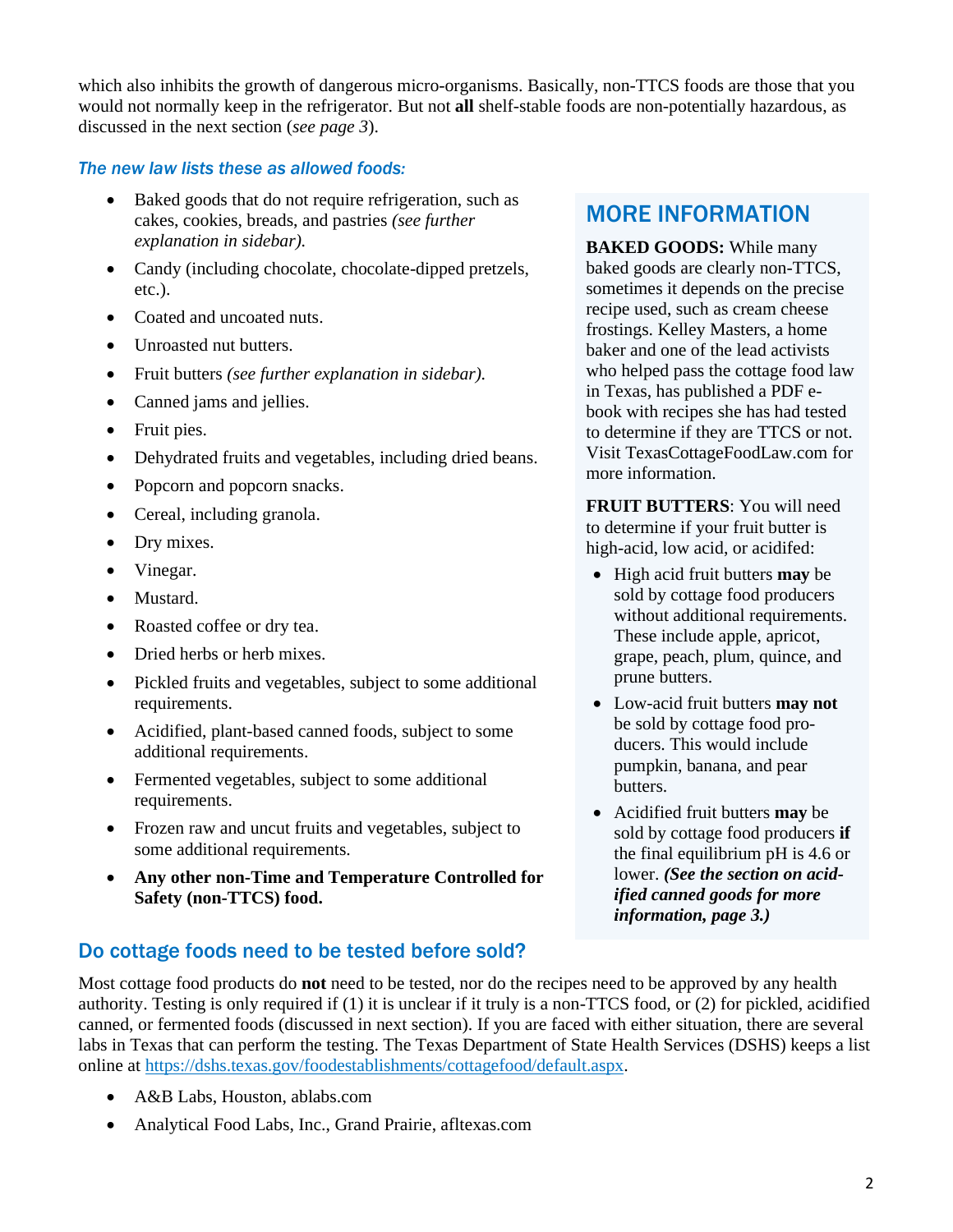- Food Safety Net Services, San Antonio and Dallas, food-safetynet.com
- I.E.H. Quanta Labs, Selma, quantalab.com
- Silliker Inc., Grand Prairie, merieuxnutrisciences.com

### What are the new rules for pickles, acidified canned foods, & fermented vegetables?

The Texas Cottage Food Law includes specific requirements for pickles, acidified canned foods, and fermented foods in order to address concerns about food safety risks; in particular, botulism.

#### *What foods are allowed:*

- Pickled fruits or vegetables that are preserved in vinegar, brine, or a similar solution at an equilibrium pH value of 4.6 or less.
- Plant-based acidified canned foods, i.e. food with a finished equilibrium pH value of 4.6 or less that is thermally (heat) processed before being placed in an airtight container.
- Fermented vegetable products, defined as a low-acid vegetable food product subject to the action of certain microorganisms that produce acid during their growth and reduce the pH value of the final product to 4.6 or less. These products can be refrigerated for quality (i.e. to slow the fermentation process once the necessary pH is achieved).

#### *The following pickled or fermented foods are NOT allowed under the Cottage Food Law:*

- Any type of meat product
- Pickled eggs
- Fermented tofu
- Fermented fruits
- Kombucha
- Kefir or other fermented dairy products

#### *Use of approved recipes:*

For pickled, acidified canned, or fermented foods, a cottage food producer must either use a recipe that (1) is from a source approved by DSHS; (2) has been tested by an appropriately certified lab to confirm the final equilibrium pH; (3) is approved by a qualified process authority, **or** (4) is tested in your own home.

As of July 2019, DSHS has approved the following sources for recipes:

- USDA Complete Guide to Home Canning, 2015 Revision
- University of Georgia Cooperative Extension So Easy to Preserve Book,  $6<sup>th</sup>$  edition
- Ball Blue Book Guide to Preserving,  $37<sup>th</sup>$  Edition
- The All New Ball Book of Canning and Preserving: Over 350 of the Best Canned, Jammed, Pickled, and Preserved Recipes, May 13, 2016
- Ball Canning Back to Basics: A Foolproof Guide to Canning Jams, Jellies, Pickles, and More, July 4, 2017

The agency has the approved recipe sources, process authorities, and accredited laboratories posted at https://dshs.texas.gov/foodestablishments/cottagefood/default.aspx.

If you use option 4, you must test **each batch** of product with a calibrated pH meter to confirm that the final product has an equilibrium pH of 4.6 or less. You can buy a calibrated pH meter from food manufacturing supply stores, or even on Amazon, relatively inexpensively.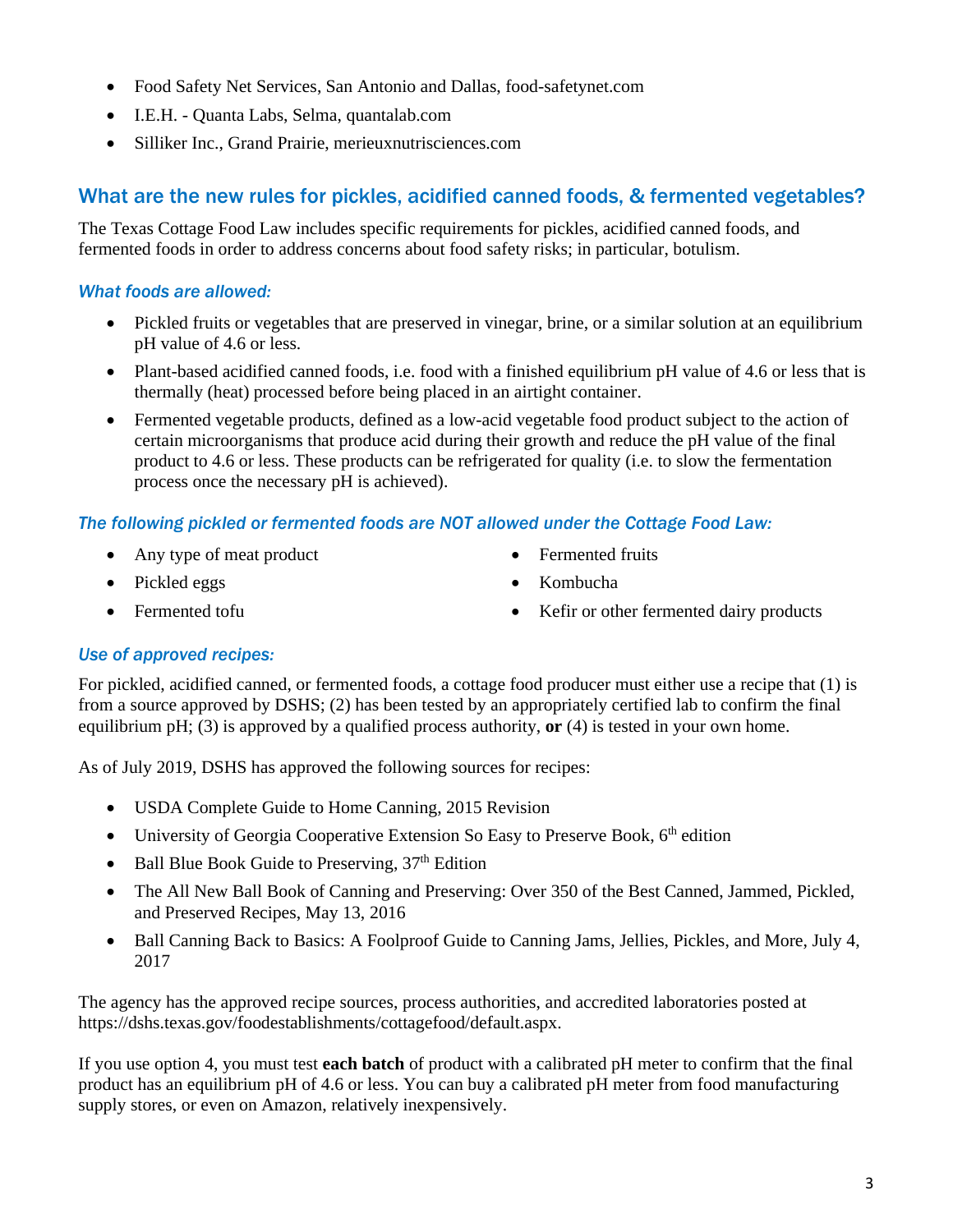#### *Labeling and record-keeping for this category of foods:*

For each batch of pickles, ferments, or acidified canned foods, you must:

- 1) Label the batch with a unique number; and
- 2) For a period of at least 12 months, keep a record that includes:
	- a. The batch number;
	- b. The recipe used by the producer;
	- c. The source of the recipe or testing results;
	- d. The date the batch was prepared.

Pickled cucumbers are exempted from the requirements set out above. This is due to an odd historical twist, in which pickled cucumbers (but no other pickles) were allowed under the earlier cottage food laws without any additional regulation.

## What about frozen fruits & vegetables?

Frozen fruits or vegetables that are raw and uncut are also allowed under the cottage food law. Two additional requirements apply:

- They must be stored and delivered at an air temperature of not more than 32 degrees Fahrenheit, and
- They must be labeled or accompanied by an invoice that includes the following statement in at least 12-point font: "SAFE HANDLING INSTRUCTIONS: To prevent illness from bacteria, keep this food frozen until preparing for consumption."

### What are the rules for selling honey and honey mixtures?

The originally filed version of the 2019 cottage foods bill explicitly required cottage food producers selling honey to comply with the labeling requirements in the Texas Agriculture Code, Chapter 131, Subchapter E. While the final bill did not include that provision, it also does not exempt cottage food producers from the Agriculture Code – so it still applies.

In brief, a person cannot sell a product "identified on its label as 'honey,' 'liquid or extracted honey,' 'strained honey,' or 'pure honey' unless the product consists exclusively of pure honey." A person also cannot sell any product that "resembles honey and that has on its label a picture or drawing of a bee, hive, or comb unless the products consists exclusively of pure honey." And if you sell a product that consists of honey mixed with other ingredients, your ingredient list has to be clear, and "honey" cannot dominate. Read the statute at [https://statutes.capitol.texas.gov/Docs/AG/htm/AG.131.htm#E.](https://statutes.capitol.texas.gov/Docs/AG/htm/AG.131.htm#E)

### Types of foods that CANNOT be sold under the Cottage Food Law

In addition to the foods that cannot be pickled or fermented to be sold under the Cottage Food Law (see p. 3) foods that are **NOT allowed** under the Cottage Food Law include:

- Meat, poultry, or seafood products, including beef jerky. *(Even though jerky is shelf-stable, the fact that it is a meat-based product means that it is subject to USDA regulations and cannot be within the state's cottage food law.)*
- Dairy products.
- Raw seed sprouts.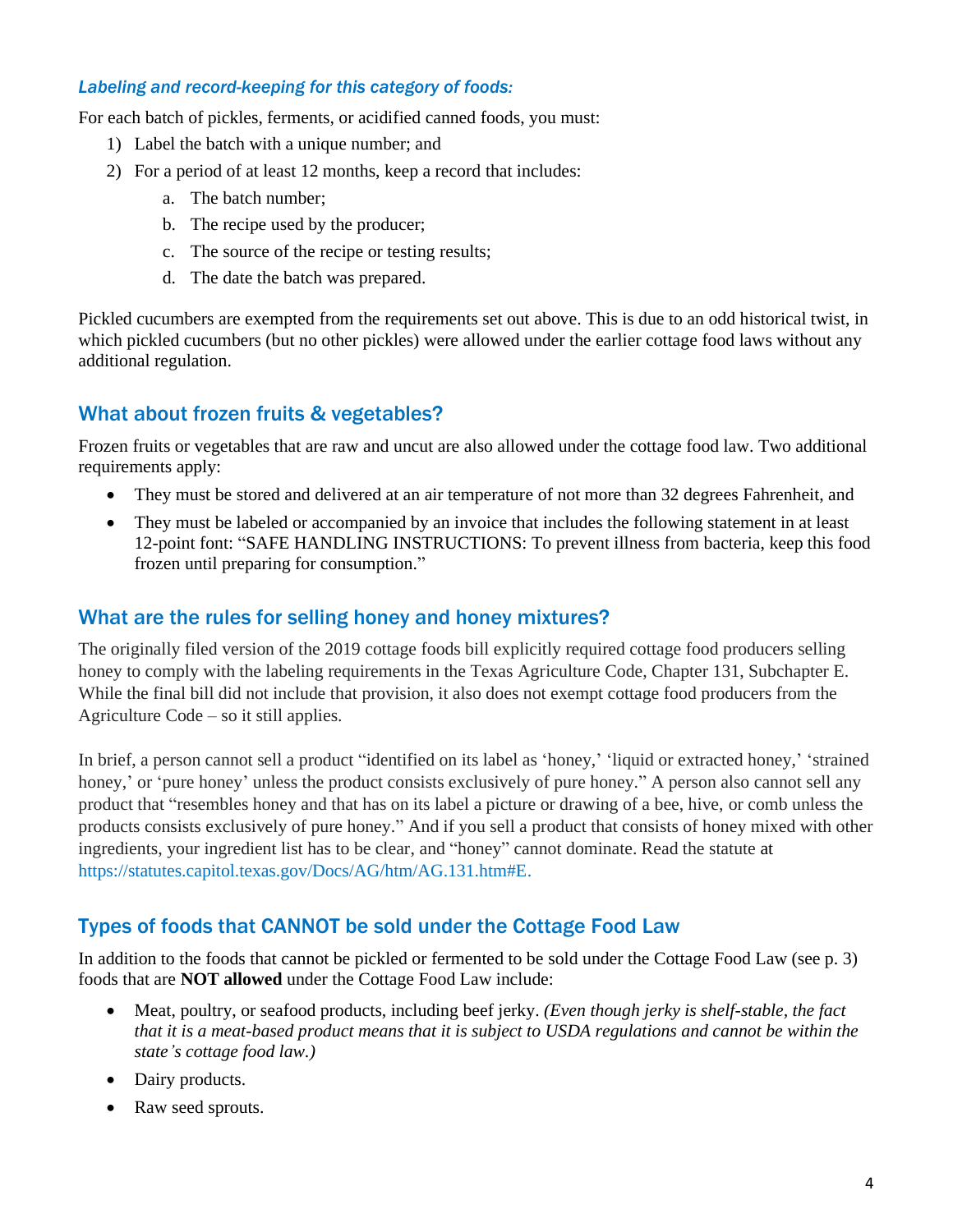- Baked goods that require refrigeration, such as cheesecake, tres leches cake, pumpkin pie, and meringue pies.
- Beverages: juices, coffee, tea, etc. (Note that coffee beans and tea bags are allowed, just not the readyto-serve beverages.)
- Ice products.
- Any other food that needs time or temperature controls to prevent the growth of bacteria.

**Pet Food: A**lthough pet food is usually non-TTCS, it is **not** included in the cottage food law. Animal food is regulated by the Office of the Texas State Chemists, Texas Feed and Fertilizer Control Service. You can contact them at (979) 845-1121 or visit their website at [http://otscweb.tamu.edu](http://otscweb.tamu.edu/) for more information.

*Remember, when we discuss what is "not allowed under the cottage food law," we are referring to things that cottage food producers – people making food in their home kitchens – cannot legally do. These products can still legally be made and sold in commercial kitchens with appropriate health department licensing*.

# What is considered "direct-to-consumer?"

Previously cottage food operations were limited to selling at specific locations. That limitation has been removed by SB 572. Cottage food operators can sell anywhere within the state of Texas **so long as it is directto**-**consumer.** A cottage food operator may also deliver products to its customers.

Note that the ability to sell at any location refers to health department regulations. It does **not** mean that general city ordinances do not apply. For example, if your city doesn't allow people to set up a tent by the side of the road to sell things in general, you can't do it just because you are a cottage food operation.

Cottage food operations **cannot** sell wholesale, which means you cannot sell to restaurants, grocery stores, or other businesses.

### *Internet & mail order sales:*

Previously, internet sales by cottage food producers were banned. Under SB 572, internet sales are allowed under certain conditions, which are easier to understand if you first think about the basic concept of the cottage food law: The direct producer-to-consumer relationship creates transparency and accountability, so that the health departments don't need to be involved in transactions between small-scale businesses and their customers. Long-distance internet or mail order transactions, where the consumer and producer have never met, don't fit that model, even if they are technically "direct-to-consumer."

Under SB 572, cottage food operations can take orders and payment over the internet or by mail order if:

- 1) The cottage food operator personally delivers the food to the consumer (so that there is at least one portion of the interaction that is in person), **and**
- 2) Before accepting payment for the food, the operator provides the required labeling information (discussed next) to the consumer. This can be done by posting it on your website, publishing it in your mail order catalog, or "otherwise communicating" the information to the consumer.

You do **not** have to include your home address on your website or in your mail order catalog. Your address does still need to be on the product's label, as required for all cottage food transactions *(see next section)*.

The statute specifically provides that cottage food operators can deliver to their customers in general. Thus, if the transaction is made in person (rather than through the internet or by mail order), it is reasonable to use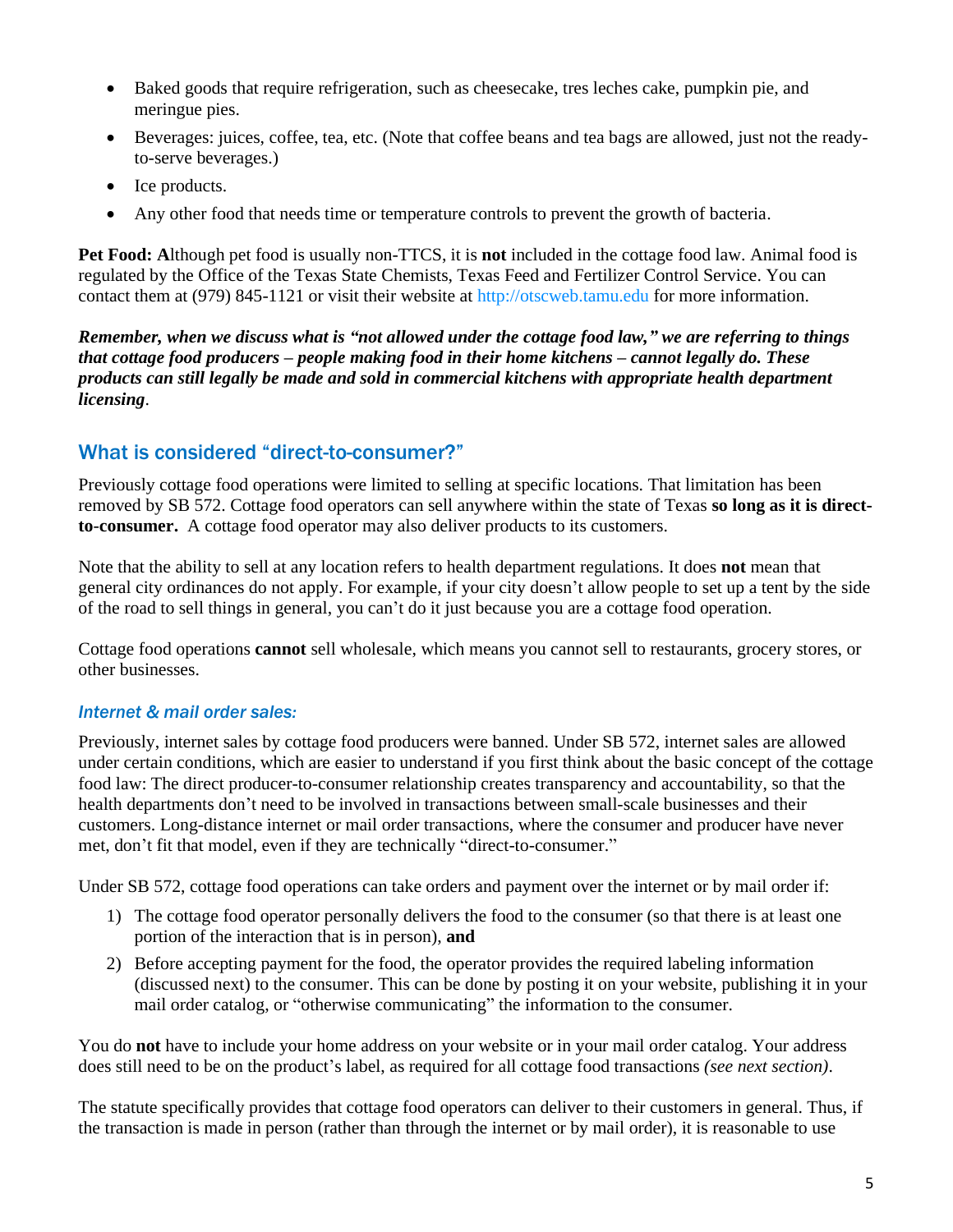delivery options such as shipping or hiring a driver. But if the transaction is made remotely, the delivery must be in person, as discussed above.

# What are the labeling requirements?

All cottage food products must have a label on their package with the following information:

- Name and physical address of the cottage food production operation;
- The common or usual name of the product;
- If a food is made with a major food allergen such as eggs, nuts, soy, peanuts, milk, or wheat that ingredient must be listed on the label; **and**
- The following statement: "This food is made in a home kitchen and is not inspected by the Department of State Health Services or a local health department."

The label must be legible and must be attached to the package. For large or bulky items that are not packaged, you must provide an invoice or receipt that has the same information. For internet or mail order sales, the information (other than the producer's home address) must be provided to the consumer before payment is taken.

If you are selling **frozen fruits and vegetables**, the label or invoice must also include the following statement in at least 12-point font: "SAFE HANDLING INSTRUCTIONS: To prevent illness from bacteria, keep this food frozen until preparing for consumption."

*(For pickles, ferments, and acidified canned goods, please see special labeling instructions in that section of this document.)*

### What are the rules for a food handler's card and for employees?

A cottage food producer must take and complete an approved food handler's course. This course is offered by many local agencies and can be taken online. The course typically costs \$10 to \$20 for the online version; inperson courses usually cost more. A food handler's card is good for two years, and it must be kept current.

A cottage food producer needs only to take and pass the course. You do **not** need to register your food handler's license with the local health department in order to sell under the Cottage Food Law.

A cottage food production operation may have **employees**. Anyone who is handling or preparing the food must either have a food handler's card of his or her own, or be under the producer's direct supervision. Members of the producer's household are exempt from the requirement for direct supervision.

### What is my local health department's role?

A cottage food operation does **not** need to get a license from the state or local health department or to register with the state or local health department.

The state and local health departments are directed to keep a record of any complaints that are made about cottage food operations. They do not have authority to investigate such complaints or conduct inspections. The only exception is that the state and local health departments retain jurisdiction to close any business – including a cottage food operation – that poses a serious and immediate threat to human life and health.

A cottage food operator is **not** required to allow the health department to come into the home and do an inspection **unless they have a warrant.**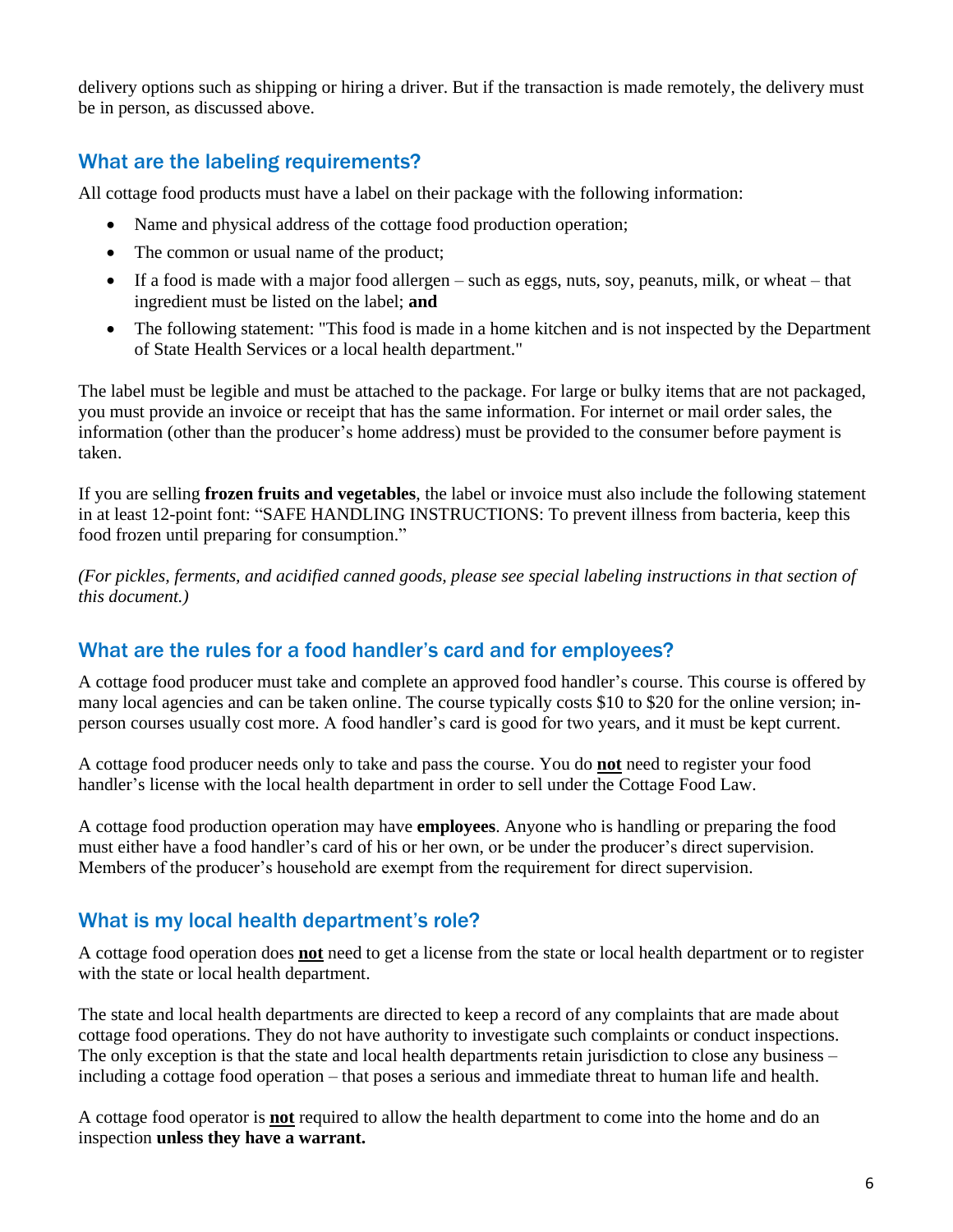If the state or local health department claims that you cannot sell home-produced goods, the first step is to print out the law and show it to the person with whom you have been communicating. If that does not resolve the issue, the next step is to contact the City Council or County Commissioners. Be sure to get documentation of all conversations in writing. In extreme cases, you may need to obtain legal representation. FARFA provides guidance to its members in navigating this process.

### Do local zoning laws and HOA rules affect operators?

The 2013 cottage food law specifically prohibits a county or municipality from banning a cottage food operation on the basis of zoning. A cottage food operation does not need to get a zoning permit or business license from the city.

Neighboring property owners still have the right to take action for nuisances or other legal claims against the cottage food operation.

The law does not address restrictions by private homeowners' associations (HOAs). Usually, HOAs are concerned about the outside appearance of the home, and they are not concerned with activities within the home. For example, there are many people who sell Mary Kay products or other items from their homes. If your HOA has restrictions on home-based businesses, you may be able to avoid a confrontation by keeping the exterior of your home and yard free of any advertising or other obvious signs of your cottage food operation.

## What other business issues should be considered?

The following topics are not addressed in the state law but are often asked about by cottage food producers.

#### *Insurance:*

While you do not have to have liability insurance, it is important to protect your assets. Some farmers' markets, and event/wedding venues require proof of liability insurance from all food vendors. There are many companies that offer insurance, and we encourage you to compare options. One company, American National, has an insurance policy specifically designed for cottage food producers. Contact Eileen Coleman, Coleman Agency, at [Eileen.Coleman@american-national.com](mailto:Eileen.Coleman@american-national.com) or (512) 250-2168 for more information.

#### *Advertising:*

There is **no** restriction on your ability to advertise. You can advertise through a website or Facebook, putting business cards or flyers out at local retail outlets (with the retailer's permission), or any other legal means.

#### *Sales tax:*

In Texas, most food items are not subject to sales tax. However, some food items, such as candy, are taxable. If you are unsure if your items are taxable, contact the State Comptroller for more information. You can visit the Comptroller's site at [www.window.state.tx.us/taxinfo/sales](http://www.window.state.tx.us/taxinfo/sales) or call 1-800-531-5441.

#### *Income tax:*

The cottage food law has no effect on federal income tax law. Normal IRS rules apply; consult a tax professional.

#### *Rendition tax:*

Counties can require a rendition tax on your business assets and equipment; application and enforcement vary county to county.

#### *Private entities:*

If you wish to sell at a farmers' market, farm stand, or nonprofit event, you must get permission from the event organizers. The cottage food law governs your rights with respect to the government, but not with respect to private entities. The market, farmer, or nonprofit may impose whatever rules or fees they wish.